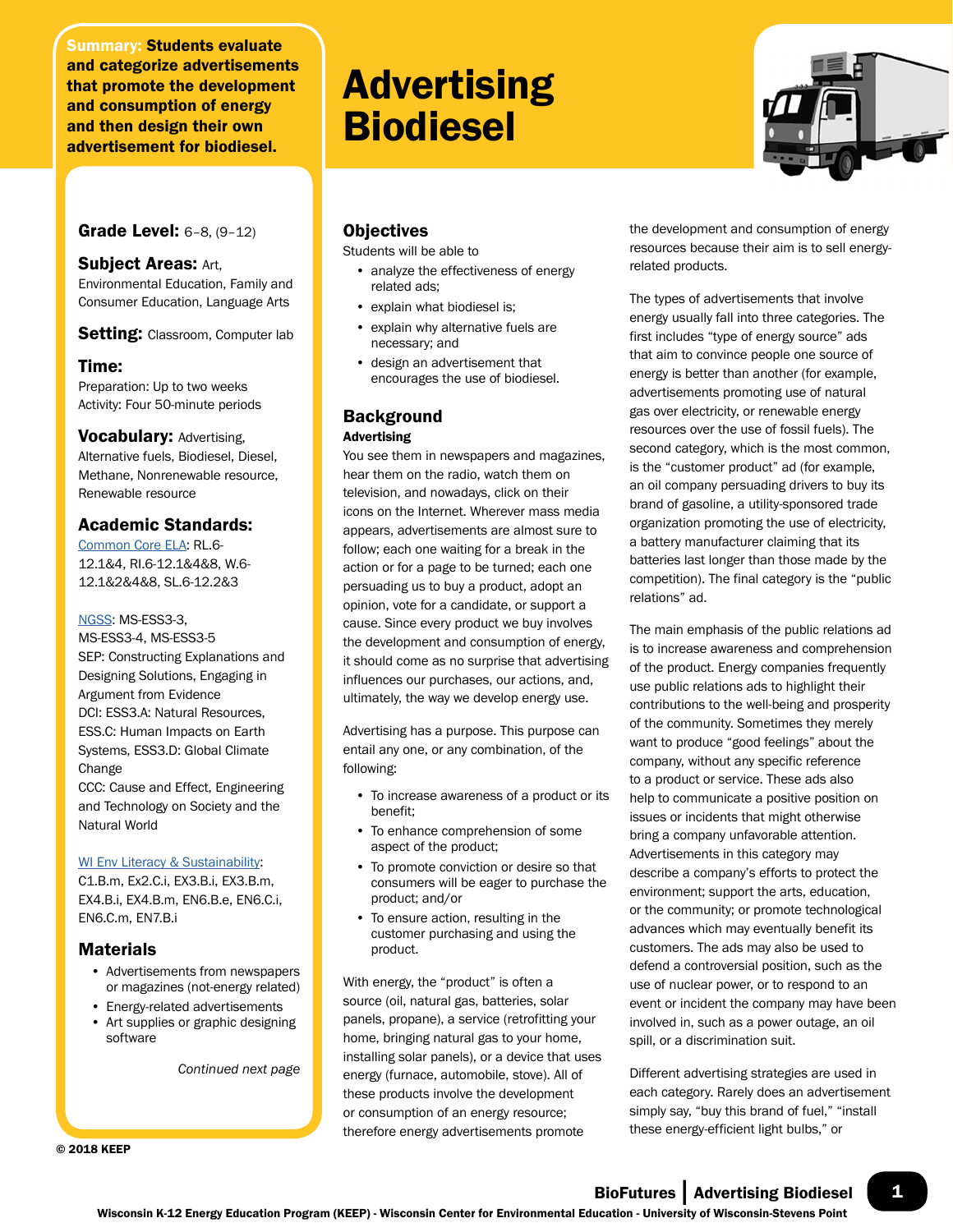"drive this kind of car." Instead, more subtle approaches are used to get and keep people's attention. Advertisers use these various strategies as well as creative artwork, imagery, and graphic design to be noticed (see *Strategies in Advertising*). Artwork pertains to visual as well as auditory techniques (for example, music in television and radio commercials). Advertisers use a variety of strategies and creative designs because they know there is no such thing as a mass audience. While some people like humor, others prefer tenderness.

People in the United States, including Wisconsinites, are becoming more interested in alternative fuels. This interest is mainly because the prices of gasoline and diesel fuel are increasing and more people are learning about the environmental impact of using diesel and gasoline. Therefore, many fuel companies and services are making and advertising fuel blends that increase the ratio of alternative fuels to gasoline or diesel.

Advertising which appeals to people's emotions and desires may not provide enough information about a service or product. It may also obscure critical issues, such as energy resource depletion, environmental effects, social justice, or long-term economic security, that may be related to the use of a product

or service. Some advertisements deliberately omit or mislead people on these issues, while some make an effort to address them. Citizens, including students, need to develop a critical sense of how advertising is used to promote products and energy services. They can do so by learning how advertisements are designed to influence desires and emotions, and by getting additional information about services or products from independent sources. Doing so will help citizens make choices that will benefit not only them, but also their community and the environment.

#### Diesel

Transportation is a very important part of our lives. Not very many communities in Wisconsin have widely used mass transit systems such as buses or subways, which makes individual transportation even more necessary.

We depend on transportation to bring us goods from other areas. For example, where does a cotton shirt come from? If you start at the beginning, the cotton had to be grown on a farm, which means that tractors were used to plant, apply fertilizers/herbicides/ pesticides, and harvest the cotton. Then the raw cotton was shipped to where it was made into thread and fabric. After the fabric was made it was shipped to the shirt

# Getting Ready:

Try to obtain energy-related advertisements. (Make sure to obtain advertisements on transportation or for products that are transported from different parts of the world.) This can also be a student assignment (see Orientation).

You may want to store the ads in folders or a three-ring binder, filing similar ads together. For example, advertisements related to transportation can be photocopied on the same colored paper or placed in the same folder. Ads can be laminated or stored within clear plastic protectors.

#### Resources:

*National Biodiesel Board* [www.biodiesel.org](http://www.biodiesel.org)

*Make Your Own Biodiesel* [http://journeytoforever.org/](http://journeytoforever.org/biodiesel_make.html) [biodiesel\\_make.html](http://journeytoforever.org/biodiesel_make.html)

*Veggie Van* [www.veggievan.org](http://www.veggievan.org)

## Strategies in Advertising

- Claims superiority without comparison to competition
- Claims superiority with comparison to competition (no brand name mentioned)
- Positions product or service directly against the competition cites other brand name)
- Appeals to a common culture (i.e. nostalgia, the wild west, the computer age)
- Focuses on cost-saving qualities and economic improvement
- Emphasizes emotion (i.e. love, fear, sadness, joy)
- Promotes feelings of comfort and well-being
- Appeals to certain values, such as environmental concerns or health and safety concerns
- Utilizes humor, fun, or both
- Connects to people







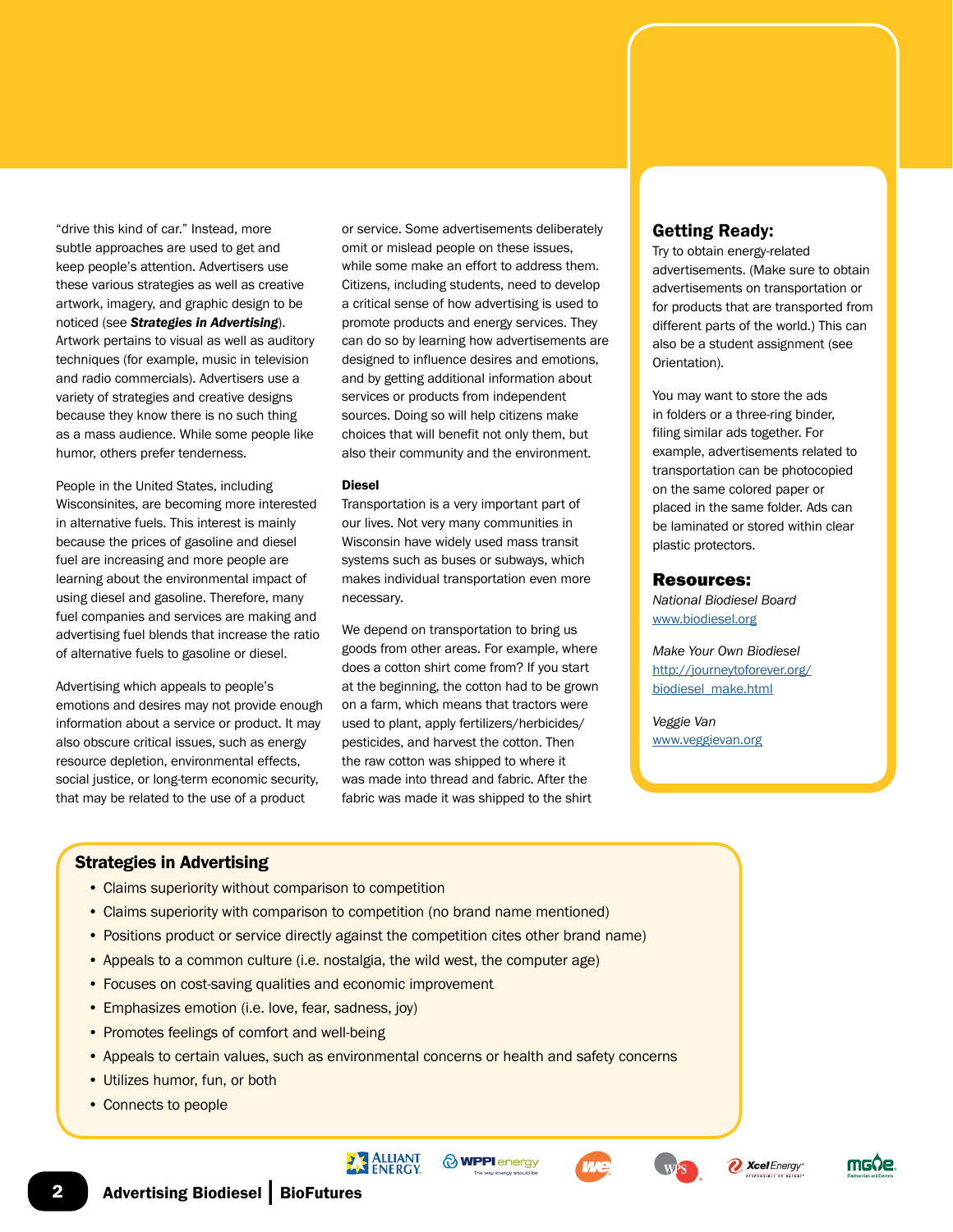manufacturer where it was made into a shirt. The shirt was then shipped to a store near you. You traveled to and from the store with the shirt.

All of the transportation of the goods is done in diesel trucks. Diesel is used in trucking, agriculture and irrigation, construction, and railroads.

#### Effects of Using Diesel

The exhaust from gasoline and diesel vehicles adds to the growing problem of air pollution which can be an environmental and health problem. According to the International Agency for Research on Cancer (IARC) – part of the World Health Organization, diesel exhaust is a carcinogen. This means exposure to diesel exhaust fumes can cause cancer in humans. Diesel exhaust contains carbon (soot), nitrogen, water, carbon monoxide, aldehydes, nitrogen dioxide, sulfur dioxide, and polycyclic aromatic hydrocarbons (PAHs). Pollution from diesel vehicles can be seen easily in large cities. There have been many rules and regulations put in place to reduce the amount of harmful emissions from burning diesel fuel.

In larger cities, this pollution is thick and can be seen as smog. The consequences of using nonrenewable resources can be experienced throughout the world. Global climate change has become a hot topic in the news and politics. Global climate change is an interconnected chain of climactic events brought about by an increase in trapped heat in the atmosphere. The trapped heat alters atmospheric processes and their interaction with the oceans and the land. The climate—the product of that interaction—changes as well, causing altered weather patterns that bring unexpected rain or dry spells, sudden severe storms, and temperature changes.

The graph below shows the difference in the pollution from emissions between diesel and biodiesel (B100 = 100% biodiesel).

#### Other Issues to Consider

• Foreign policy—how does the use of diesel/petroleum affect the United States' foreign policy?



Image Source: Green Renewable Technologies http://www.grtmaldives.com/ products\_services.php

- Car culture (consumerism, convenience, debt accumulation, and poverty)
- Petroleum use in pesticides, plastics, pharmaceuticals
- Consequences of resource depletion

#### Biodiesel

The supply of diesel fuel is limited because it is a nonrenewable resource. There are alternative fuel options that can be used as a substitute for diesel fuel, which will prolong the life of diesel resources. Biodiesel is a cleaner-burning alternative to diesel that comes from vegetable oils, animal fats, and recycled restaurant grease. Currently, there are only a few large-scale producers of biodiesel, but there are many small-scale producers. Many of these people make biodiesel for their own use in their diesel automobiles. Biodiesel can be mixed with diesel fuel or used on its own. Depending on how the biodiesel is made, some modifications may need to be made to the car in order to use biodiesel. In most cases, the vehicle should not need to be altered. Biodiesel users should always consult with the OEM and engine warranty statement before using biodiesel.

## Procedure

#### **Orientation**

Show students sample advertisements that are not necessarily related to energy. Ask them to identify what is being sold. Have the class create a list of the advertising strategies used (see Background). Review the purpose of advertising and discuss reasons for advertising and its importance. Do students think energy resources need to be advertised? Have students suggest reasons for advertising energy. NOTE: Students may work in groups in this activity.

#### Steps

- 1. Show students samples of energy-related advertisements. Identify the types of products that are usually found in energy advertisements. Review the different categories of advertisements (see *Background*) and help students place the samples in one or more categories.
	- 2. Ask students if they know what diesel is. Have they heard of biodiesel? What do they think it is? Provide students with a definition for diesel and biodiesel. Write these definitions on the board or have students write them in their notes for future reference. NOTE: See *Glossary* for definition of biodiesel.
	- 3. Have students research biodiesel and create a list of facts from their research. As a class, review the facts that were gathered and create a class fact sheet that can be used in Step 6.